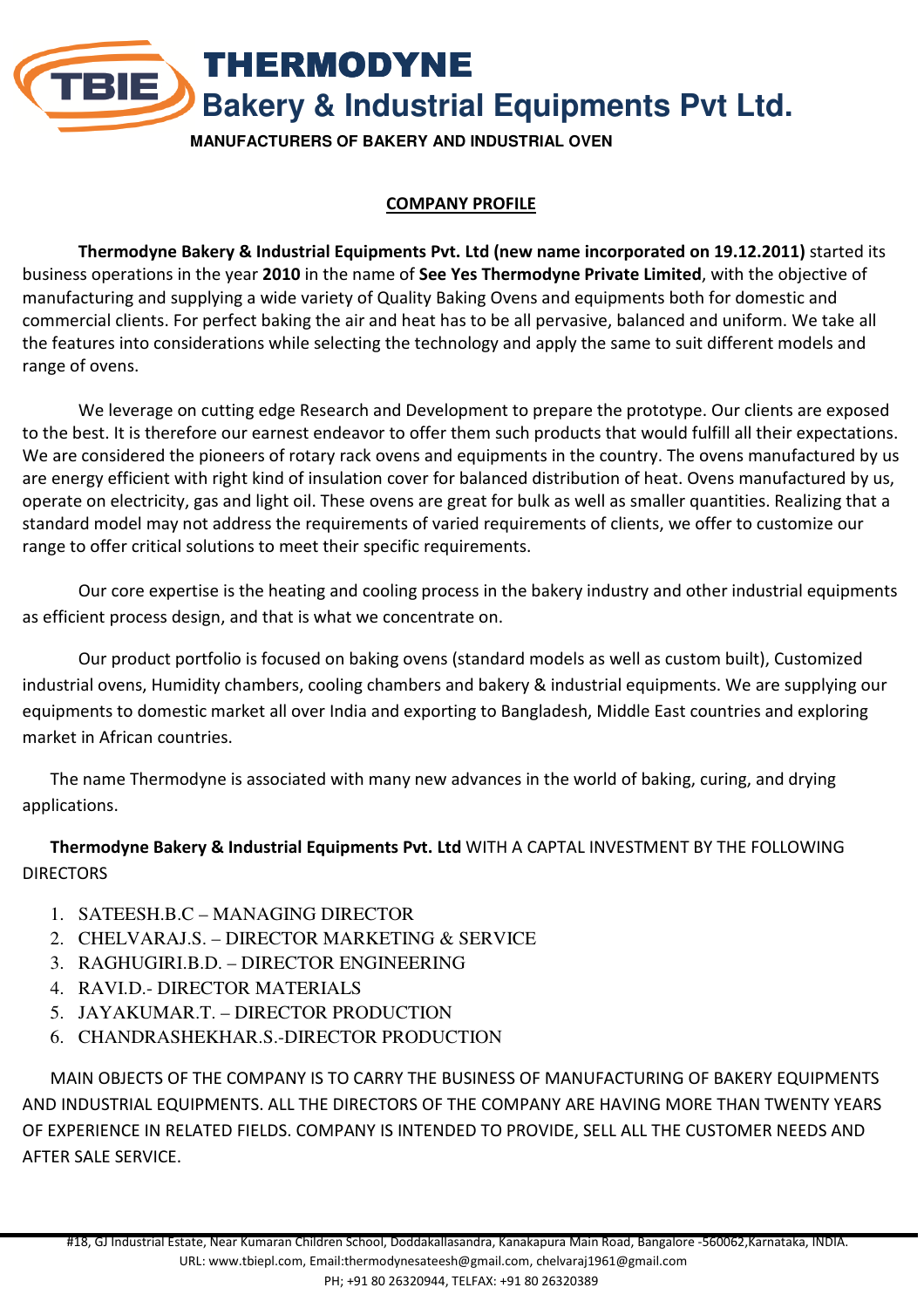# THERMODYNE **TBIE Bakery & Industrial Equipments Pvt Ltd.**

**MANUFACTURERS OF BAKERY AND INDUSTRIAL OVEN**

COMPANY STARTED WITH AN INITIAL CAPITAL INVESTMENT OF RS.9.0 LACS AND HAS INCREASED TO 300.0 LAKHS WITHIN SPAN OF 5 YEARS. WE HAVE BUILT UP AN EXCELLENT PRODUCTION TEAM AS WELL AS SERVICE NETWORK ALL OVER INDIA BY APPOINTING SERVICE ENGINEERS AND SERVICE AGENTS.

 Thermodyne has associated Selective, experienced professionals & work force to manage, deliver & upkeep the commitment made to the customer under the jubilant leader ship, which made to achieve sales of over 700 bakery ovens in five years.

 And also supplied industrial batch ovens and continuous conveyor ovens (up to 30mtr length) to Saint Gobain – Grindwell Norton ltd for curing/drying of abrasive wheels/discs.

 Thermodyne has recently signed an MOU with well experienced and established technical consultant team for manufacturing of Roller and Mesh (Band) Dryers for Plywood, Flat track Band Dryer – Paper Boards, Tubular Bundle Dryer & Rotary Jet Dryer for Particle Board, Flat Track Dryer for Electrical Board, S-type dryer for Coir Board/Coir Mattress and Multi Deck Roller Dryer for Light Weight Boards.

Company employs 50 persons who have very high aspirations towards individual growth, as-well as the growth of the company.

Company has state of art manufacturing facility which includes following machineries.

- 1. CNC PRESS BREAKE
- 2. CNC SHEARING MACHINE
- 3. SHEET NOTCHING MACHINE
- 4. TIG WELDING
- 5. MIG WELDING
- 6. ARC WELDING
- 7. PLASMA CUTTING M/C
- 8. BENCH GRINDING MACHINE
- 9. PILLAR DRILLING MACHINE
- 10. OTHER PORTABLE MACHINERY LIKE GRINDING MACHINE, DRILLING MACHINE.
- 11. POWER BACK UP 63 KVA POWER GENERATOR
- 12. SPOT WELDING MACHINE
- 13. INSPECTION & MEASURING INSTRUMENTS

COMPANY IS HAVING AN OBJECT OF PROVIDING SERVICES LIKE INSTALLATION / COMMISSIONING, MAINTENANCE, SERVICING AND RECONDITIONING OF ALL TYPES & KINDS OF BAKERY AND INDUSTRIAL EQUIPMENTS, BAKERY OVENS, INDUSTRIAL OVENS, DRYERS, HUMIDITY CHAMBERS, ENVIRONMENTAL CHAMBERS, MEDICAL EQUIPMENTS, LAB EQUIPMENTS.

WE ARE VERY KEEN IN INCREASING OUR BUSINESS BY ADDING NEW PRODUCTS, SERVICES, DEVELOPPING NEW CUSTOMERS EVERY DAY.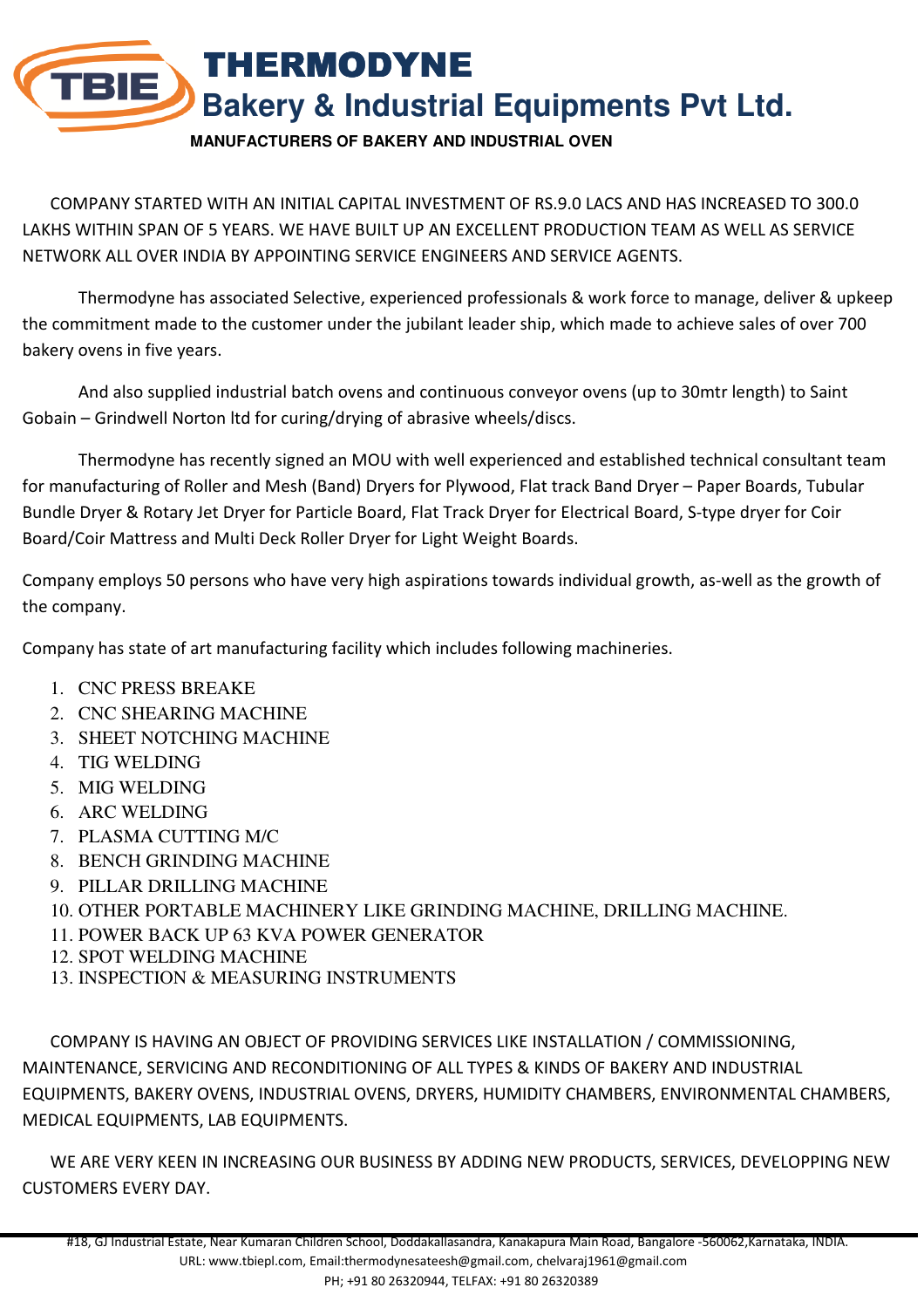THERMODYNE

**TBIE)** 

**Bakery & Industrial Equipments Pvt Ltd.**

**MANUFACTURERS OF BAKERY AND INDUSTRIAL OVEN**

#### THERMODYNE BAKERY & INDUSTRIAL EQUIPMENTS PVT LTD.

| <b>LIST OF MACHINARIES</b> |                                 |                    |                   |                              |            |  |  |  |
|----------------------------|---------------------------------|--------------------|-------------------|------------------------------|------------|--|--|--|
| SL.NO.                     | <b>DESCRIPTION OF MACHINE</b>   | <b>CAPACITY</b>    | <b>MODEL</b>      | <b>MAKE</b>                  | <b>QTY</b> |  |  |  |
|                            | <b>1CNC PRESS BRAKE</b>         | <b>150 TON</b>     | EHPE150.31/25     | <b>HINDUSTHAN HYDRAULICS</b> | 1 NO.      |  |  |  |
|                            | 2 CNC SHEARING MACHINE          | <b>6MM THK. MS</b> | GS3106            | <b>HINDUSTHAN HYDRAULICS</b> | 1 NO.      |  |  |  |
|                            | <b>3GENERATOR SET</b>           | 63 KVA             | 63K-4KSWTC        | <b>KIRLOSKAR</b>             | 1 NO.      |  |  |  |
|                            | <b>4 HYDRAULIC PRESS</b>        | 20 TON             | M-4600            | <b>UNIPUNCH</b>              | 1 NO.      |  |  |  |
|                            | <b>5 AIR COMPRESSOR</b>         | 5.0 HP             | TS05120H          | <b>ELGI</b>                  | 1 NO.      |  |  |  |
|                            | 6 MIG WELDING MACHINE           | 200A               | MIGMATIC 250      | <b>ESAB</b>                  | 8 NOS.     |  |  |  |
|                            | <b>7 ARC WELDING MACHINE</b>    | 400A               | <b>RS-400N</b>    | <b>ESAB</b>                  | 2 NO.      |  |  |  |
|                            | 8 PORTABLE TIG WELDING M/C      | 200A               | <b>TIG200P</b>    | <b>ESAB</b>                  | 1 NO.      |  |  |  |
|                            | 9 PLASMA CUTTING MACHINE        | 10MM THK.          | MMA CUT 80        | <b>BOC</b>                   | 1 NO.      |  |  |  |
|                            | 10 PILLAR DRILLING MACHINE      | 38MM               | 38/300            | <b>MEW</b>                   | 1 NO.      |  |  |  |
|                            | 11 POWER HACK SAW MACHINE       | 8"                 |                   | <b>VEEKAY</b>                | 1 NO.      |  |  |  |
|                            | 12 CHOP SAW MACHINE             | 13" DIA            |                   | <b>DEWALT</b>                | 2 NOS.     |  |  |  |
|                            | 13 PORTABLE DRILLING MACHINE    | 26MM DIA           |                   |                              | 1 NO.      |  |  |  |
|                            | 14 HAND PRESS                   |                    | <b>NO.6</b>       | N.K.                         | 2 NOS.     |  |  |  |
|                            | <b>15 HYDRAULIC HAND PALLET</b> | 1 TON CAP          | <b>DP-15</b>      | <b>PUMA</b>                  | 1 NO.      |  |  |  |
|                            | 16 HYDRAULIC HAND PALLET        | 2 TON CAP.         | <b>DP-30</b>      | <b>PUMA</b>                  | 1 NO.      |  |  |  |
|                            | 17 DESK TOP COMPUTERS           |                    |                   |                              | 2 NOS.     |  |  |  |
|                            | 18LAP TOP                       |                    |                   |                              | 4 NOS.     |  |  |  |
|                            | 19 PRINTER LASERJET             |                    | <b>SCX 4521 X</b> | <b>SAMSUNG</b>               | 1 NO.      |  |  |  |
|                            | 20 PRINTER LASERJET             |                    | M1005             | <b>HP</b>                    | 1 NO.      |  |  |  |
|                            | 21 HAND SHEARING MACHINE        | 1.6MM              | 3/5R              | <b>METALEX</b>               | 1 NO.      |  |  |  |
|                            | <b>22 BENCH GRINDER</b>         | 5"                 |                   | LAXMI                        | 1 NO.      |  |  |  |
|                            | 23JIG SAW MACHINE               |                    | STEP 1200BX       | <b>AEG</b>                   | 1 NO.      |  |  |  |
|                            | 24 HEAVY DUTY DRILLING M/C      | 23MM               | HD1115K4          | <b>KPT</b>                   | 1 NO.      |  |  |  |
|                            | <b>WITH MAGNETIC STAND</b>      |                    |                   |                              |            |  |  |  |

| <b>LIST OF INSTRUMENTS</b> |                                |                                     |                   |            |  |  |  |
|----------------------------|--------------------------------|-------------------------------------|-------------------|------------|--|--|--|
| SL.NO.                     | <b>DESCRIPTION OF MACHINE</b>  | <b>RANGE</b>                        | <b>MAKE</b>       | <b>QTY</b> |  |  |  |
|                            | 1DIGITAL VERNIER CALIPER       | $0 - 300$ MM                        | <b>FORBES</b>     | 1 NO.      |  |  |  |
|                            | 2DIGITAL VERNIER CALIPER       | $0 - 200$ MM                        | <b>FORBES</b>     | 1 NO.      |  |  |  |
|                            | <b>3MICROMETER</b>             | $0 - 25$ MM                         | <b>FORBES</b>     | 1 NO.      |  |  |  |
|                            | 4 MICROMETER                   | $0 - 50$ MM                         | <b>FORBES</b>     | 1 NO.      |  |  |  |
|                            | ELECTRONIC ANALOG INSUALTION   |                                     |                   |            |  |  |  |
|                            | <b>SITESTER</b>                | 1000V/200MOhms                      | <b>MECO MAKE</b>  | 1 NO.      |  |  |  |
|                            | 6 ANEMOMETER                   |                                     | <b>HTC MAKE</b>   |            |  |  |  |
|                            | <b>7 INFRA RED THERMOMETER</b> | $-18^{\circ}$ C TO $+275^{\circ}$ C | <b>FLUKE MAKE</b> | 1 NO.      |  |  |  |
|                            | <b>8DIGITAL CLAMP METERS</b>   | AC/DC                               | <b>MECO MAKE</b>  | 8 NOS.     |  |  |  |

#18, GJ Industrial Estate, Near Kumaran Children School, Doddakallasandra, Kanakapura Main Road, Bangalore -560062,Karnataka, INDIA.

URL: www.tbiepl.com, Email:thermodynesateesh@gmail.com, chelvaraj1961@gmail.com